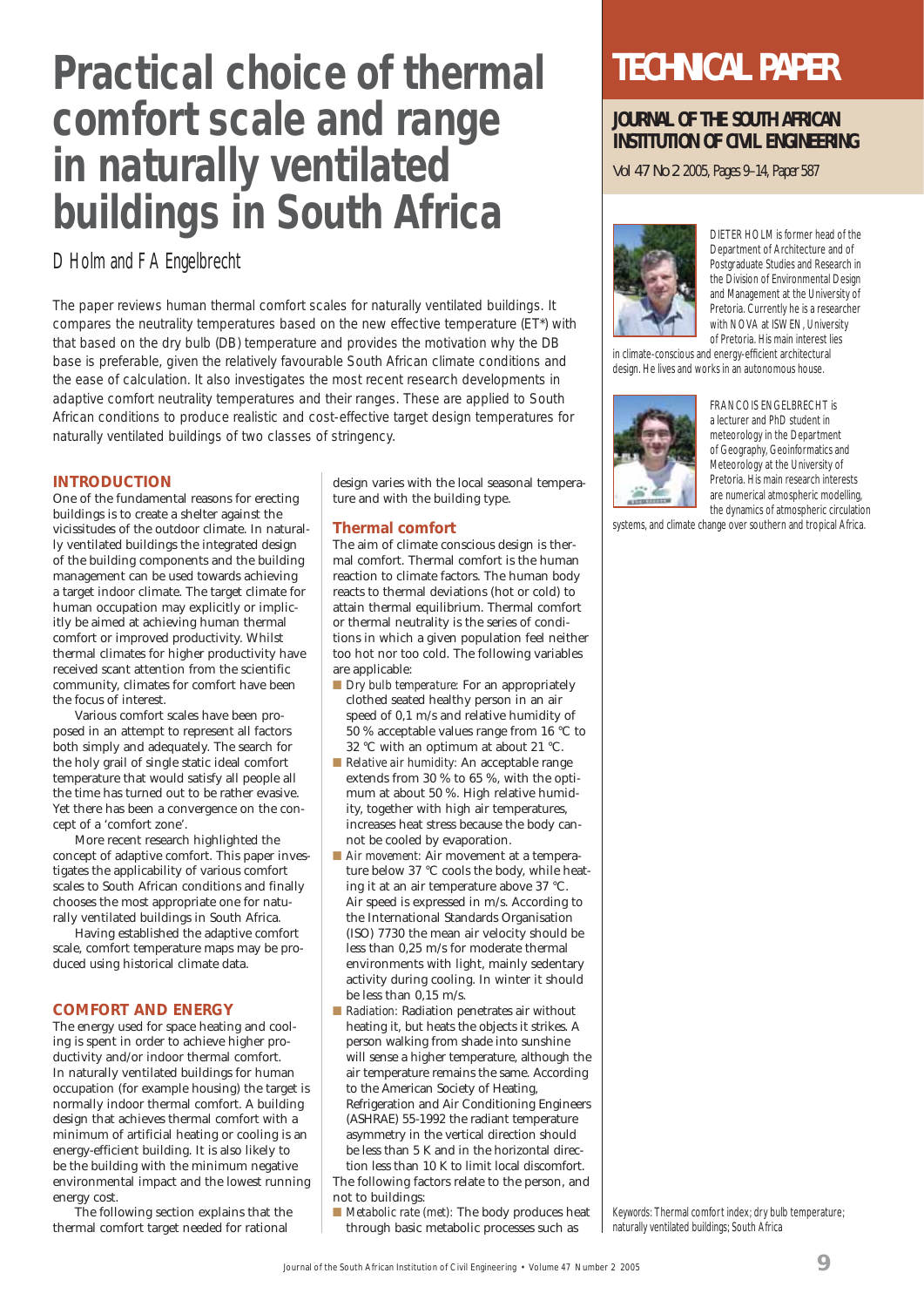digestion, but also through physical movement. A very active person (4 met) will have a higher metabolic rate and would prefer cooler temperatures than a sleeping person having a lower metabolic rate (0,74 met).

■ *Clothing (clo):* Clo is a dimensionless expression for the thermal insulation of clothing, measured from the skin to the outer surface of the clothes, but excluding the external surface resistance. The standard clo unit is approximately 0,155 m²K/W.

 Highly insulating winter clothing (2,0 clo) has a higher clo value than light summer wear (0,5 clo) (Markus & Morris 1980:45).

- *Acclimatisation:* The gradual adaptation to a local climate and season is called acclimatisation. This factor has historically been ignored. Recent research brought to light that acclimatisation is a significant factor with respect to thermal neutrality.
- *Age.* Elderly people have a lower metabolic rate and are more likely to feel cold than younger people.
- *Body type/condition:* Since fat is insulating, obese persons are less sensitive to cold.
- *Health condition:* Sick people prefer a smaller temperature variation.
- *Air ions:* Indications are that negative air ions have an invigorating effect while positive ions are soporific (scirocco, föhn, bergwind, computers). Some people are more sensitive to this than others.

#### **Physical measures**

There is no instrument that can measure comfort directly. Physical measures have to be taken that can be either simple or composite. Auliciems and Szokolay (1997) updated recent developments:

#### *Simple measures*

- DBT = dry bulb air temperature measured with a standard thermometer.
- WBT = wet bulb air temperature measured with the thermometer bulb covered with wetted material.
- $\Box$  GT = globe temperature measured with 100 mm or 150 mm black copper globe or 40 mm black ping-pong ball globe.

#### *Composite measures*

- MRT = mean radiant temperature
- $\blacksquare$  DRT = dry resultant temperature

 $\blacksquare$  EnvT = environmental temperature *MRT* is the solid-angle-weighted average temperature of all surrounding surfaces in a space. Allowing for air movement, we obtain

MRT = GT x (1+2,35  $\forall$ v) – 2,35 x DBT  $\forall$ v Where  $v = air$  speed  $[m/s]$ 

in still air MRT= GT (for  $v \le 0.1$  m/s)

*DRT* is the arithmetic average of MRT and DBT:

 $DRT = (MRT + DBT)/2$  (for  $v \le 0.1$  m/s)

*EnvT* assigns a higher weighting to radiation:

 $EnvT = 2/3 MRT + 1/3 DBT$ 

Because of the high altitude and generally low cloudiness, South Africa typically has a climate with high radiation levels.

#### **Measures of comfort: empirical indices**

Thermal comfort indices may be used for setting exposure limits or thresholds, defining comfort and its limits, assessing past exposures, and determining control strategies. It is also used for the classification of climate zones. Clearly, one index can serve more than one function. In fact, the simpler the index the more likely it is to find widespread practical application. A plethora of indices have been mooted in literature. These are reviewed briefly with the aim of identifying the index most suitable for South African climate conditions, for application near thermal comfort.

Effective temperature (ET) represents lines of equal comfort on a psychrometric chart (a chart giving a graphic representation of the characteristics of the air such as relative humidity, moisture content, enthalpy, dry and wet bulb temperatures). ET overestimates the effect of humidity at both cool and comfort conditions.

Corrected effective temperature (CET) allows for the effect of air velocity on persons with two clo scales. It underestimates the effect of moving air above 32 °C.

*Wet bulb globe temperature (WBGT)* combines the effect of air temperature, low temperature radiant heat, solar radiation and air movement, and was designed to control heat casualties in the US Army in 1957. This can probably not be applied as a comfort index for normal populations.

*Operative temperature (OT)* integrates the effect of air temperature and radiation, but ignores humidity and air movement. It is unsuitable for application above 27 °C.

*Equivalent temperature (EqT)* is the equivalent temperature of a uniform enclosure, with still air, where a black body at 24 °C would loose heat at the same rate as that observed.

 $EqT = 0,522$  DBT + 0,478 MRT – 0,21 $\sqrt{v}$ (37,8-DBT)

The index ignores humidity and is unsuitable above 24 °C.

*Equivalent warmth (EqW)* is a derivative of EqT which underestimates the cooling effect of air movement with high humidity, and ignores both clothing and activity levels.

*Resultant temperature (RT)* was developed from ET, and is not suitable for tropical conditions since it underestimates the cooling effect of air movement at high temperature (above 35 °C) while overestimating it at the levels below.

*Equatorial comfort index (ECI)* is similar to ET and is claimed to be suitable for warm–humid climates, but does not account for clothing that differs from that of the test persons. This is probably not a generally acceptable index.

*Tropical summer index (Tsi)* is the temperature of still air, at 50 % RH, which causes the same thermal sensation as the given environmental condition. It is similar to WBGT, but includes cooling by air movement simplified to

Tsi = WBT x 0,3 + GT x 0,75 – 2√v

If GT readings are not available, DBT have to be used, adding 1 K for every 90 W/m² of directional radiation. This index is based on Indian social conditions (habits, clothing, adaptation) and has not been tested elsewhere, but may be

applicable to South African climate conditions while the social conditions are different.

#### **Analytical indices**

These indices are predominantly based on human heat transfer observations (such as sweat rate) and calculations. However, physiology based indices counter-intuitively do not necessarily agree with expressions of (dis)comfort or observation in real life.

*Thermal strain index (TSI)* represents equal strain lines, which are almost vertical at 10 °C DBT and descend at 45 °C to the right above 35 °C DBT on the psychrometric chart.

*Thermal acceptance ratio (TAR)* is the precursor to heat stress index.

*Predicted four-hour sweat rate (P4SR)* measures the sweat rate and assumes comfort from that. It underestimates the cooling effect of air movement.

*Heat stress index (HST)* is the ratio of evaporative cooling required for maintaining heat balance  $(E_{\text{read}})$ , to the maximum evaporative cooling possible under the given  $conditions(E_$ ).

$$
HIS = (E_{\text{req}}/E_{\text{max}}) \times 100
$$

It overestimates the air movement effect at low humidity, and of high humidity for medium to high temperatures. It postulates the naked man to be the 'standard man', which may not be quite applicable in South Africa.

*Relative strain index (RST)* is similar to ET, but underestimates the stress at higher temperatures and high humidity, such as typically can occur in South Africa.

*Index of thermal stress (ITS)* refers to the calculated cooling rate produced by transpiration to maintain thermal equilibrium. It is a very lengthy formula, allowing for clothing and 'sitting with back to sun and standing with back to sun' in 'desert and forest'.

*Predicted mean vote (PMV)* is an even more complicated expression which is used to represent the percentage of a given population that would vote (dis)comfort on a nine point scale. The percentage of predicted percentage of dissatisfied (PPD) ranges from 5 % to 80 %, meaning that at best there will always by at least 5 % of any population that are dissatisfied. The scale was developed in laboratory conditions and assumes that there are no differences in comfort perception of age, sex, health and adaptation. It is a scale often used in air conditioning design.

*New effective temperature (ET\*)* is described as the DBT of a uniform enclosure producing the same heat exchange by radiation, convection and evaporation as the given environment. It allows for body, clothing and space interaction. ET\* lines coincide with DBT values at the 50 % curve of the psychrometric chart.

Two algorithms for drawing approximations of the ET\* lines are presented in Szokolay (1997:38).

*Standard effective temperature (SET)* is described as the temperature of a uniform enclosure, at 50% RH, where a sitting person (1.1 met) with 0.6 clo in still air  $(\leq 0.15 \text{ m/s})$ at sea level is the same as the experienced environment (met is the metabolic rate that is heat generated by body functions. A sitting person produces 1 met, which is equivalent to 58 W/m² body surface (Marcus & Morris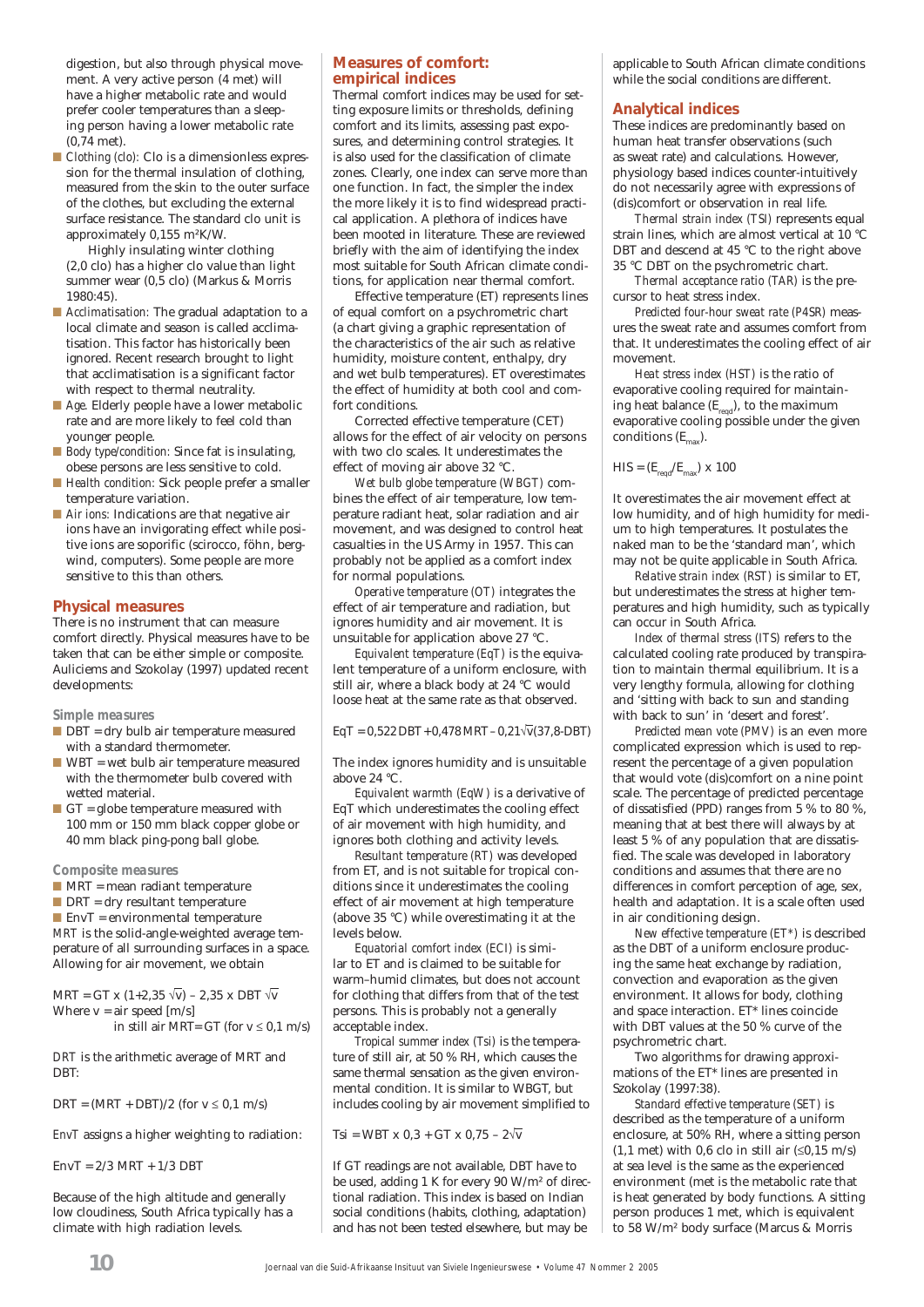

*Figure 1 Comparison of PMV and adaptive indoor comfort model (after De Dear et al 1977:151) The adaptive model agrees with the PMV at 20 °C ET\* but is less stringent in the low and high temperature ranges. Area A indicates the over-estimated heating requirement, and area B shows the over-estimated cooling requirement of the PMV method. This has significant implications on the heating and cooling demand and on energy consumption*



*Figure 2 Indoor comfort in naturally ventilated buildings is dependent on outdoor ET\* The comfort range for 80 % and 90 % acceptance is parallel with the neutrality line and limited by 29,5 °C and 17,8 °C on the ordinate. Since people have the option of personally adjusting windows, etc, there is a wider acceptance range than with air conditioned buildings*

1980:43). At sea level SET =  $ET^*$ , but the difference increases with altitude.

Subjective temperature (ST) has no theoretical basis, but is user-friendly and easy to calculate:

#### $ST = GT + 2,8(1-\sqrt{10}v)/0,44+0,56\sqrt{v}$

There is a good agreement with SET near comfort conditions, but the index is not in general use.

*Index of thermal sensation (TS) and discomfort index (DISC)* are similar to PMV, but with finer increments.

#### **Discussion of indices**

If setting limits to extreme climatic exposure is the aim, WBGT is suitable. For comfort ranges the ET\* index is most appropriate, provided acclimatisation is allowed for. For evaluating exposure damages suffered in the past one of the stress/strain indices seems apposite. ISO 7730:1940 is based on Fanger's PMV and

PPD indices, while ASHRAE 55-1992 is reliant on the ET\* and SET indices. Williamson (1995), Karyono (1996), Humphreys and Nicol (1996), Auliciems and Szokolay (1997) and De Dear *el al* (1997) demonstrated that

- ISO7730 and PMV/PPD overestimates the warm discomfort
- the above static models underestimate acclimatisation

■ the simplest index near comfort level is DBT For *non-uniform* spaces the following guidelines are suggested.

#### **General guidelines**

- Indoor air movement should not exceed  $0.25$  m/s.
- An MRT slightly above the DBT is preferred for *heated* rooms.
- The MRT should not be more than 2 K higher or 1 K lower than the DBT in nonuniform environments.

For *uniform* radiant environments the MRT may be 2 K lower than DBT. Uniform radiant environments would imply wall, ceiling and floor heating/cooling, which would be rather exceptional in naturally ventilated spaces.

#### **Angle (shape) factor**

The angle that a cold or hot object (eg a window or ceiling) subtends with respect to the subject influences the permissible difference between MRT and DBT. For example, ASHRAE (1985) states:

(-2,4 – 1,8 x I<sub>cl</sub>) <  $\Delta_{\text{tw}}$  x F<sub>p-w</sub> < (3,9 + 1,8 x I<sub>cl</sub>) Where  $I_{cl}$  = clo value

- $\overrightarrow{F}_{p-w}$  = angle (shape) factor between subject and radiant source
- $\Delta_{\text{tw}}$  = difference between MRT and DBT

Other authors set stricter limits (Auliciems & Szokolay 1997:44). This has serious implications for low-income housing in South Africa, where small floor areas and low ceilings force inhabitants to be closer to these radiant surfaces, thereby enlarging the subtended angle. The larger the subtended angle, the lower the permissible difference  $(\Delta_{\mu})$  between the radiant temperature and air temperature.

#### **Recent developments**

It has been established that comfort studies done in controlled climate chambers with young and fit Americans and Europeans do not agree with field observations in the real world (Humphreys 1994; Nicol & Roaf 1996; De Dear *et al* 1997; Auliciems & Szokolay 1997).

In their comprehensive recent ASHRAE research report De Dear *et al* (1997:128) put it succinctly when they say that: *'The PMV/PPD model is inapplicable to naturally ventilated premises* because it only partially accounts for processes of thermal adaptation to the indoor climate' [emphasis added].

They also established that, in the real world, inhabitants ignore the comfort standards set by ASHRAE standard 55-1992: '[T]he percentage of physical measurements of indoor climates actually meeting the ET\* recommendations of ASHRAE standard 55-1992 was *remarkably low* for the 16 residential buildings in the sample, ranging from an average of *6 % in summer* to *21 % in winter* [emphasis added]. These low compliance levels mainly resulted from the high mean [maximum?] indoor summer temperature of 30 °C and low indoor temperature means of 19 °C in winter.'

While the metabolic rate in residential and office buildings was the same at 1,2 met, there was a smaller seasonal swing of clo values in offices (less than 0,2 clo units) than in residential buildings (2,0 to 2,5 clo units), 'suggesting that clothing adjustment represents a more powerful adaptive response in the home than in the workplace' (De Dear *et al* 1997:128).

The study area ranges from the northern latitude of Canada to the southern latitude of New Zealand and covers long-term observations. Raw data of various researchers have been used and sifted rigorously. The database is open to public scrutiny.

#### *Adaptation*

It turns out that there is a significant element of adaptation to indoor climate.

*Adaptation* includes *adjustment* (behavioural/technological changes to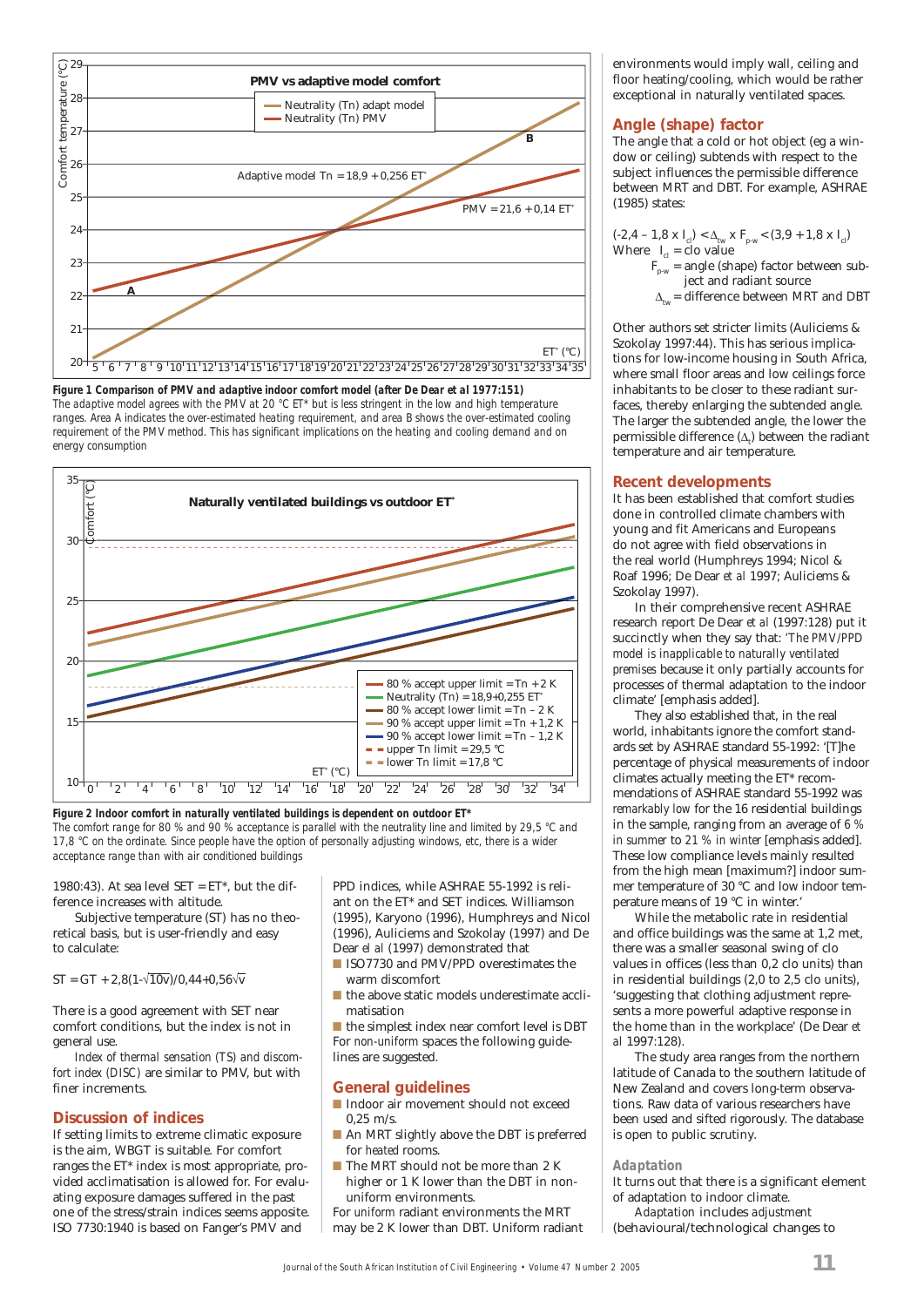

*Figure 3 Indoor comfort of naturally ventilated buildings in dependence on average outdoor dry bulb temperature (after Szokolay 2004)*

| Table 1 Differences between TnET* (neutrality temperature based on ET*) and TnDBT (neutrality based on dry |  |  |  |  |  |
|------------------------------------------------------------------------------------------------------------|--|--|--|--|--|
| bulb temperature)*                                                                                         |  |  |  |  |  |

| Locality               | Summer<br>To mean To mean | <b>Winter</b> | <b>Summer</b><br>TnET* | <b>Summer</b><br><b>TnDBT</b> | <b>Winter</b><br>TnET* | Winter<br><b>TnDBT</b> | Summer,<br>ET*-DBT | <b>Winter</b><br>ET*-DBT |
|------------------------|---------------------------|---------------|------------------------|-------------------------------|------------------------|------------------------|--------------------|--------------------------|
| Johannesburg           | 20,2                      | 10,1          | 24,3                   | 23,8                          | 21,4                   | 20,7                   | 0.5                | 0,7                      |
| Pretoria               | 23,1                      | 12,1          | 25,3                   | 24,8                          | 21,9                   | 21,3                   | 0.5                | 0,6                      |
| Phalaborwa             | 26,4                      | 17,4          | 26,4                   | 25,8                          | 23,5                   | 23,0                   | 0,6                | 0,5                      |
| Cape Town              | 20,9                      | 12,2          | 24,5                   | 24,1                          | 22                     | 21,4                   | 0,4                | 0,6                      |
| Durban                 | 24,4                      | 16,6          | 25,7                   | 25,2                          | 23,2                   | 22,7                   | 0.5                | 0.5                      |
| <b>Bloemfontein</b>    | 23,0                      | 7,7           | 25,2                   | 24,7                          | 20,8                   | 20,0                   | 0.5                | 0,8                      |
| Kimberley              | 25,3                      | 10,7          | 26                     | 25,5                          | 21,5                   | 20,9                   | 0.5                | 0,6                      |
| Mafikeng               | 24,8                      | 11,2          | 25,9                   | 25,3                          | 21,7                   | 21,1                   | 0,6                | 0,6                      |
| Port Elizabeth         | 21,6                      | 14,3          | 24,8                   | 24,3                          | 22,5                   | 22,0                   | 0.5                | 0.5                      |
| George                 | 20,1                      | 12,8          | 24,3                   | 23,8                          | 22.1                   | 21,6                   | 0.5                | 0.5                      |
| Upington               | 21,6                      | 12,5          | 26,9                   | 26,2                          | 22,0                   | 21,5                   | 0,7                | 0.5                      |
| Average difference (K) |                           |               |                        |                               |                        |                        | 0.5                | 0,6                      |

*\*TnET\* is 0,5 K higher than TnDBT in summer, and 0,6 K in winter. This is less than the calculating error of thermal simulations using BestTest verified computer models as proposed by the International Energy Agency*



*• Dashed vertical lines are the strictest validity boundaries of 17,8<Tn<29,5 °C accounting for both TnET\* and TnDBT*

*• Solid vertical lines are South African climate boundaries of 4<To<28 °C. At Buffelsfontein, Eastern Cape, the July average minimum is -4,8 °C, the mean is 4 °C and the maximum is 12,8 °C*

*• In Letaba, Limpopo Province, the equivalent January temperatures are 22,0 °C, 28,0 °C and 34,1 °C • The validity boundaries are wider than the real average climate extremes in South Africa*

heat balance), *habituation* (psychological adaptation, changing expectations), and *acclimatisation* (long-term physiological adaptation to climate). From this extensive, cross-validated and global database they established the adaptive model which allows for temperature adaptation to the outdoor climate. The neutrality temperature is defined as the temperature at which the subject feels neither too hot nor too cold. Temperature bands running parallel to the neutrality temperature reflect the 80 % and 90 % acceptability levels.

The adaptive model leads to a neutrality temperature range of

 $Tn = 18.9 + 0.255 E T^*$ 

This is significantly different from the PMV model (figure 1 on page 11).

For naturally ventilated buildings, the adaptive model neutrality temperature is

 $Tn_{\text{m}80\%} = 18.9 + 0.255$  x outdoor  $ET^* \pm 3.5$ K and  $Tn_{av90\%} = 18.9 + 0.255$  x outdoor  $ET^* \pm 2.5K$ (figure 2)

The boundaries for Tn are 17,8 °C to 29,5 °C in all cases. The formulae are valid up to a 3 000 m altitude above average sea level.

Szokolay (Archipak 2004; pers comm January 2004) recommends a single scale of

Tn = 17,6 + 0,31 x To<sub>ave</sub> with 17,8 °C < Tn < 29,5 °C Where  $To_{ave} = average outdoor DBT$  of the day, month or year

DBT is calculated as the average of maxima and minima (figure 3).

His cogent arguments are:

- The difference between the effect of the outdoor ET\* and DBT is negligible on the indoor comfort range within the range 17,8 °C to 29,5 °C.
- The DBT is readily available and generally understood by designers and the public.
- To this the following may be added:
- The argument of De Dear *et al* (1997:52): 'If we are prepared to ignore the upper and lower humidity boundaries of the summer and winter comfort zones depicted in ASHRAE standard 55-92 [which may be justified in view of the ongoing debate as to what they should actually be – see Berglund 1995] it was a relatively simple task to assess … indoor climate measurements falling within … the ASHRAE comfort zone (ASH 55-92) …'.
- The degree of accuracy in achieving the design temperatures in the real world in South Africa's naturally ventilated buildings, and even in artificially conditioned buildings, does not seem to justify the additional effort and digression from commonly understood DBT temperature units.
- DBT and ET<sup>\*</sup> calculations are both applicable to altitudes up to 3 000 m above mean sea level.
- The input data to the calculations by necessity consist of many interpolations which

already introduce an element of inaccuracy. The differences between the comfort temperature TnET\* and TnDBT have been calculated in table 1 for eleven major South African stations based on South African Weather Services data for 1961–1990.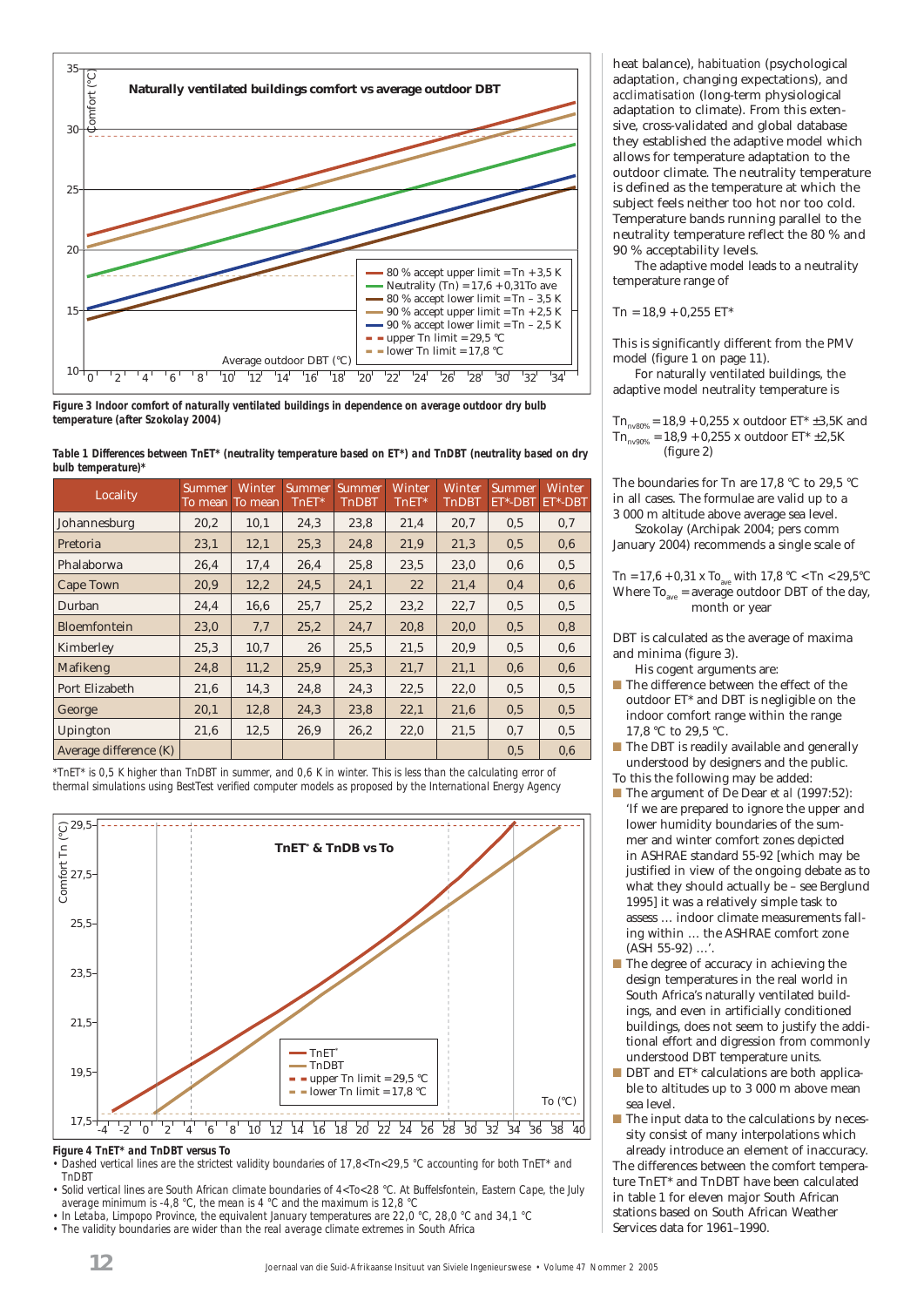

*Figure 5 Difference between TnET\* and TnDBT* 

*Vertical solid lines at 4 °C and 28 °C indicate average Buffelsfontein July and Letaba January outdoor temperatures*





*With a 5 K indoor air temperature tolerance band (90 % acceptability) this produces a requirement for cooling above To = 29,1 °C and heating below 21,9 °C for light sedentary work of one met*

#### *Table 2 Stringency standards for naturally ventilated buildings in South Africa*

| <b>Description</b>            | Building quality   Comfort range acceptability | <b>Tolerance</b> | Figure |
|-------------------------------|------------------------------------------------|------------------|--------|
| Naturally ventilated   Higher | 90%                                            | $ThDBT\pm2.5 K$  |        |
| Naturally ventilated Lower    | 80 %                                           | ThDBT±3.5 K      |        |

*In the table 'acceptability' is defined as the percentage of an average climate adjusted population, wearing suitable clothing, feeling neither to hot nor to cold. 'Building quality' relates to the building's potential income from*  rent. In a specific location higher quality would define buildings with above the average potential income from *rent, and lower quality would refer to buildings below the average potential income from rent*

A graphic representation of TnET\* and TnDBT versus To mean and TnET\*-TnDBT is presented in figures 4 and 5. The validity boundaries of the Tn formulae and the South African climate ranges have also been indicated.

From figures 4, 5 and 6 it appears that:

- TnET\* is always *higher* than TnDBT. This implies that TnET\* demands slightly more heating for comfort during winter and less cooling during summer.
- The difference between TnET<sup>\*</sup> and TnDBT *increases* both towards the cold and towards the hot boundaries of the Tn formula's validity. This is fortunate.
- The South African average climate boundaries are 9,4 K narrower *(more conservative)* than the validity boundaries of Tn – that is, 3,4 K on the cold side and 6 K on the hot side. This is also fortunate.
- The average difference between TnET<sup>\*</sup> and TnDBT over the climate range of 5°C<To<30 °C is *0,6 K*.
- The very flat bottomed graph of the minimum difference between TnET\* and TnDBT is *only 0,5 K* over a very wide range of 14 °C<To<24 °C with an absolute minimum of 0,46 K at To =  $19 °C$ .
- Cooling demand *starts* if the To exceeds 26 °C (figure 6).

#### **Determination of maximum indoor temperature amplitude for human comfort**

A fundamental reason for erecting buildings is to protect humans against the extremes of the climate – that is, to create indoor environmental conditions that are better than outdoors and within the comfort range. The comfort range is the maximum deviation from thermal neutrality described above.

The human thermoregulatory system is stimulated by changes in environmental conditions, as experienced for example when moving from shade to sunshine. Environmental deviations from thermal neutrality as occurring in naturally ventilated buildings are experienced as 'invigorating', provided they remain within limits.

Sprague and McNall (1970:146–156) found acceptable limits for the temperature swing defined by:

$$
\alpha^2 f < 4.6 \text{ K/h} \tag{1}
$$
\nWhere  $\alpha = \text{amplitude (K)}$ 

\n
$$
f = \text{frequency (cycles per hour)}
$$

As substantiated by numerous field measurements in South Africa (Van Straaten 1967), the indoor average air temperature typically occurs on 11:20, while the indoor maximum follows at 16:50. This yields a time difference of 5,5 hours and a frequency of 11 hours. Substituting this value in equation 1 we obtain:

 $\alpha^2 \times 1/11 < 4.6$  $\alpha^2$  < 50.6  $\alpha$  < 7,11 Therefore the maximum amplitude for comfort is 7 K.

Szokolay (pers com 2004) – following an argument that 80 % of a population have to be thermally comfortable – established a maximum indoor amplitude of 7 K.

Stricter amplitudes of 5 K have been recommended for 90 % acceptability. These have been established in figures 2 and 3 for specific building categories that require a 90 % acceptability level.

#### **Conclusions and recommendations**

In South Africa the temperature difference between TnET\* and TnDBT has been shown to be negligible. However, there is a big difference in general access and calculation effort to the end user. While dry bulb air temperature (DBT) is in general use and readily understood by the general public through daily weather service broadcasts, the new effective (ET\*) is only accessible to specialists. It requires either the use of special psychrometric charts or approximate calculations involving third powers and exponentials.

It is therefore recommended that the more practical dry bulb-based neutrality temperature (TnDBT) be adopted for naturally ventilated buildings in the format of

TnDBT =  $17.6 + 0.31 \times To_{ave}$  with  $17.8^{\circ}$ C < TnDBT < 29.5  $^{\circ}$ C Where  $To_{\text{max}}$  = average outdoor DBT of the day, month or year

DBT is calculated as the average of maxima and minima.